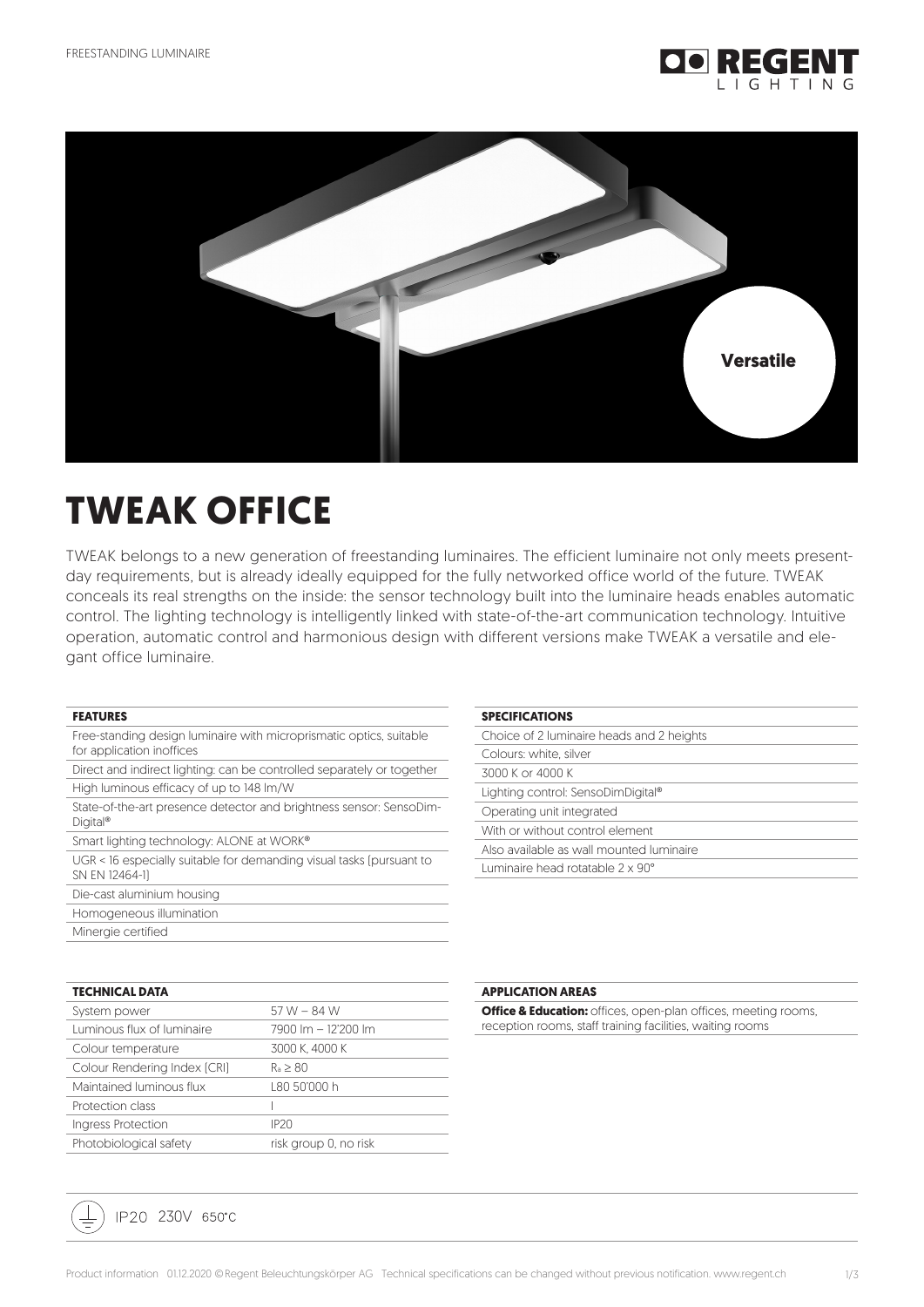





#### **FREESTANDING LUMINAIRE TWEAK OFFICE** SINGLE HEAD

| <b>Height</b> | <b>Colour</b> | <b>System</b><br>power | <b>Luminous</b><br>flux of<br><b>luminaire</b> | Colour<br>tempera-<br>ture | <b>Control element</b>                      |                | Ref. n°<br>Plug: CH | Ref. n°<br>Plug: EU |
|---------------|---------------|------------------------|------------------------------------------------|----------------------------|---------------------------------------------|----------------|---------------------|---------------------|
| 1950 mm       | white         | 57 W                   | 8300 lm                                        | 4000 K                     | without control element                     | 1              | 2004.6990           | 2004.6994           |
| 1950 mm       | white         | 59 W                   | 8500 lm                                        | 4000 K                     | with control element [2-channel] on the rod | $\overline{2}$ | 2004.7041           | 2004.7045           |
| 1950 mm       | white         | 57 W                   | 7900 lm                                        | 3000 K                     | without control element                     | 1              | 2004.6989           | 2004.6993           |
| 1950 mm       | white         | 59 W                   | 8100 lm                                        | 3000 K                     | with control element [2-channel] on the rod | $\overline{2}$ | 2004.7040           | 2004.7044           |
| 1950 mm       | silver        | 57 W                   | 8300 lm                                        | 4000 K                     | without control element                     | 1              | 2004.6988           | 2004.6992           |
| 1950 mm       | silver        | 59 W                   | 8500 lm                                        | 4000 K                     | with control element [2-channel] on the rod | $\overline{2}$ | 2004.7039           | 2004.7043           |
| 1950 mm       | silver        | 57 W                   | 7900 lm                                        | 3000 K                     | without control element                     | 1              | 2004.6987           | 2004.6991           |
| 1950 mm       | silver        | 59 W                   | 8100 lm                                        | 3000 K                     | with control element [2-channel] on the rod | $\overline{2}$ | 2004.7038           | 2004.7042           |
| 1950 mm       | white         | 76 W                   | 10'800 lm                                      | 4000 K                     | without control element                     | 1              | 2004.7016           | 2004.7020           |
| 1950 mm       | white         | 76 W                   | 10'800 lm                                      | 4000 K                     | with control element [2-channel] on the rod | $\overline{2}$ | 2004.7007           | 2004.7012           |
| 1950 mm       | white         | 76 W                   | 10'200 lm                                      | 3000 K                     | without control element                     | 1              | 2004.7015           | 2004.7019           |
| 1950 mm       | white         | 76 W                   | 10'200 lm                                      | 3000 K                     | with control element [2-channel] on the rod | $\overline{2}$ | 2004.7006           | 2004.7011           |
| 1950 mm       | silver        | 76 W                   | 10'800 lm                                      | 4000 K                     | without control element                     | 1              | 2004.7014           | 2004.7018           |
| 1950 mm       | silver        | 76 W                   | 10'800 lm                                      | 4000 K                     | with control element [2-channel] on the rod | $\overline{2}$ | 2004.7005           | 2004.7009           |
| 1950 mm       | silver        | 76 W                   | 10'200 lm                                      | 3000 K                     | without control element                     | 1              | 2004.7013           | 2004.7017           |
| 1950 mm       | silver        | 76 W                   | 10'200 lm                                      | 3000 K                     | with control element [2-channel] on the rod | $\overline{2}$ | 2004.7004           | 2004.7008           |
| 2050 mm       | white         | 57 W                   | 8300 lm                                        | 4000 K                     | without control element                     | $\overline{3}$ | 2004.6998           | 2004.7003           |
| 2050 mm       | white         | 59 W                   | 8500 lm                                        | 4000 K                     | with control element [2-channel] on the rod | 4              | 2004.7049           | 2004.7053           |
| 2050 mm       | white         | 57 W                   | 7900 lm                                        | 3000 K                     | without control element                     | 3              | 2004.6997           | 2004.7002           |
| 2050 mm       | white         | 59 W                   | 8100 lm                                        | 3000 K                     | with control element [2-channel] on the rod | 4              | 2004.7048           | 2004.7052           |
| 2050 mm       | silver        | 57 W                   | 8300 lm                                        | 4000 K                     | without control element                     | $\overline{3}$ | 2004.6996           | 2004.7000           |
| 2050 mm       | silver        | 59 W                   | 8500 lm                                        | 4000 K                     | with control element [2-channel] on the rod | $\overline{4}$ | 2004.7047           | 2004.7051           |
| 2050 mm       | silver        | 57 W                   | 7900 lm                                        | 3000 K                     | without control element                     | 3              | 2004.6995           | 2004.6999           |
| 2050 mm       | silver        | 59 W                   | 8100 lm                                        | 3000 K                     | with control element [2-channel] on the rod | 4              | 2004.7046           | 2004.7050           |
| 2050 mm       | white         | 76 W                   | 10'800 lm                                      | 4000 K                     | without control element                     | 3              | 2004.7032           | 2004.7037           |
| 2050 mm       | white         | 76 W                   | 10'800 lm                                      | 4000 K                     | with control element [2-channel] on the rod | 4              | 2004.7024           | 2004.7028           |
| 2050 mm       | white         | 76 W                   | 10'200 lm                                      | 3000 K                     | without control element                     | $\overline{3}$ | 2004.7031           | 2004.7036           |
| 2050 mm       | white         | 76 W                   | 10'200 lm                                      | 3000 K                     | with control element [2-channel] on the rod | 4              | 2004.7023           | 2004.7027           |
| 2050 mm       | silver        | 76 W                   | 10'800 lm                                      | 4000 K                     | without control element                     | 3              | 2004.7030           | 2004.7035           |
| 2050 mm       | silver        | 76 W                   | 10'800 lm                                      | 4000 K                     | with control element [2-channel] on the rod | 4              | 2004.7022           | 2004.7026           |
| 2050 mm       | silver        | 76 W                   | 10'200 lm                                      | 3000 K                     | without control element                     | 3              | 2004.7029           | 2004.7033           |
| 2050 mm       | silver        | 76 W                   | 10'200 lm                                      | 3000 K                     | with control element [2-channel] on the rod | 4              | 2004.7021           | 2004.7025           |